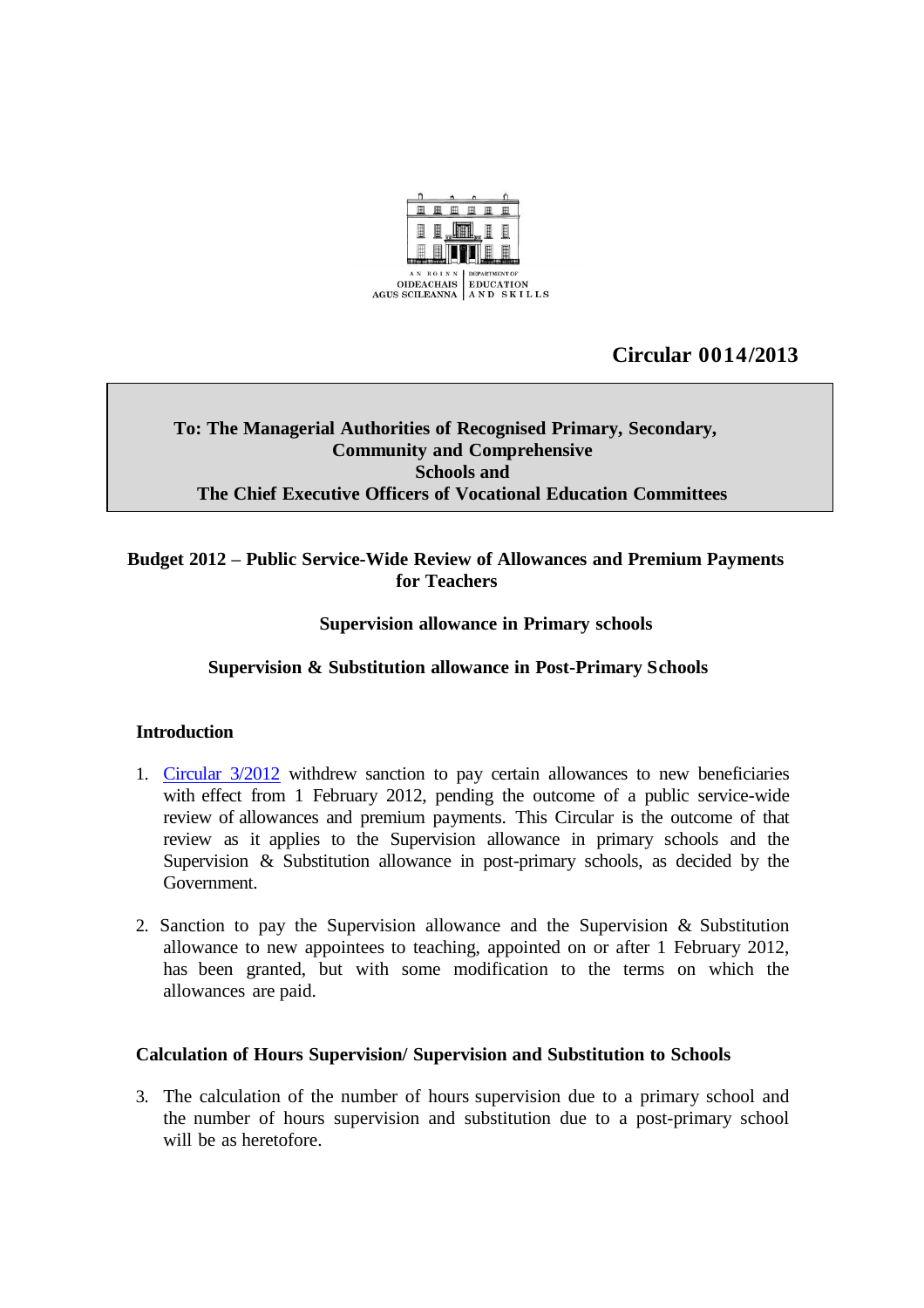#### **Rates of Payment and Hours Liability for Existing Holders**

4. Arrangements for existing holders of the Supervision allowance in primary schools and the Supervision & Substitution allowance in post-primary schools will remain unchanged:

> (i) **Teachers First Appointed prior to 1 January 2011 –** A teacher who gave service in a teaching position in an Oireachtas funded post prior to 1 January 2011 and subsequently commits to undertaking supervision / supervision and substitution duties must undertake to deliver a minimum of 37 hours supervision / supervision and substitution over the course of the school year in return for an annual payment of  $\epsilon$ 1,769. The hourly payment to such teachers performing additional supervision / supervision and substitution or performing supervision / supervision and substitution on a casual basis will be  $€47.82$ .

> (ii) **Teachers Appointed between 1 January 2011 and 31 January 2012 Inclusive (New Appointees under [Circular](http://www.education.ie/en/Circulars-and-Forms/Active-Circulars/cl0040_2011.pdf) 40/2011) -** A teacher who is classed as a new appointee under Circular 40/2011 (i.e. first gave service in a teaching position in an Oireachtas funded post between 1 January 2011 and 31 January 2012 inclusive and is paid on the post-1 January 2011 new appointee pay scale) and subsequently commits to undertaking supervision / supervision and substitution duties must undertake to deliver a minimum of 37 hours supervision / supervision and substitution over the course of the school year in return for an annual payment of  $\epsilon$ 1,592. The hourly payment to such teachers performing additional supervision / supervision and substitution or performing supervision/supervision and substitution on a casual basis will be  $E$ 43.04

#### **Rates of Payment and Hours Liability for Teachers Appointed on or after 1 February 2012**

- 5. A teacher who first gave service in a teaching position in an Oireachtas funded post on or after 1 February 2012 and subsequently commits to undertaking supervision / supervision and substitution duties must undertake to deliver a minimum of 49 hours supervision / supervision and substitution over the course of the school year in return for an annual payment of  $\epsilon$ 1,592.
- 6. The hourly payment to such teachers performing additional supervision/supervision and substitution or performing supervision/supervision and substitution on a casual basis will be  $\epsilon$ 32.49.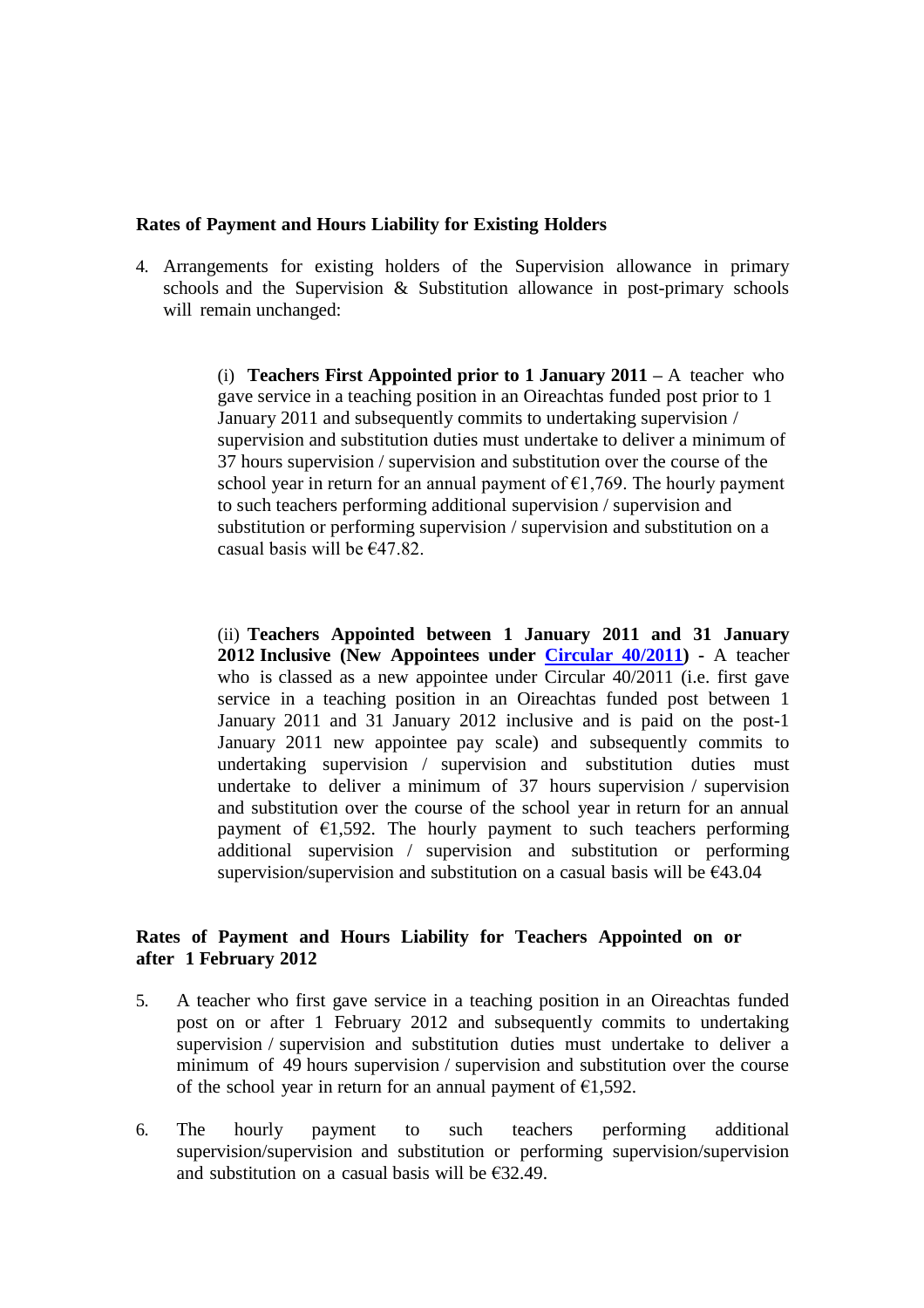#### **Rate for Persons employed solely for the purposes of supervision**

- 7. The rate payable to individuals first employed solely for the purposes of supervision prior to 1 January 2011 will be  $\epsilon$ 21.31 per hour.
- 8. The rate payable to individuals first employed solely for the purposes of supervision on or after 1 January 2011 will be  $E$ 19.18 per hour.

#### **Circulation**

- 9. Please ensure that copies of this Circular are provided to the Board of Management/Vocational Education Committee and its contents are brought to the attention of all teachers in your employment including those on leave of absence.
- 10. This Circular can be accessed on the Department's website under [http://www.education.ie](http://www.education.ie/) .

P. Maloney, Payroll Division February 2013